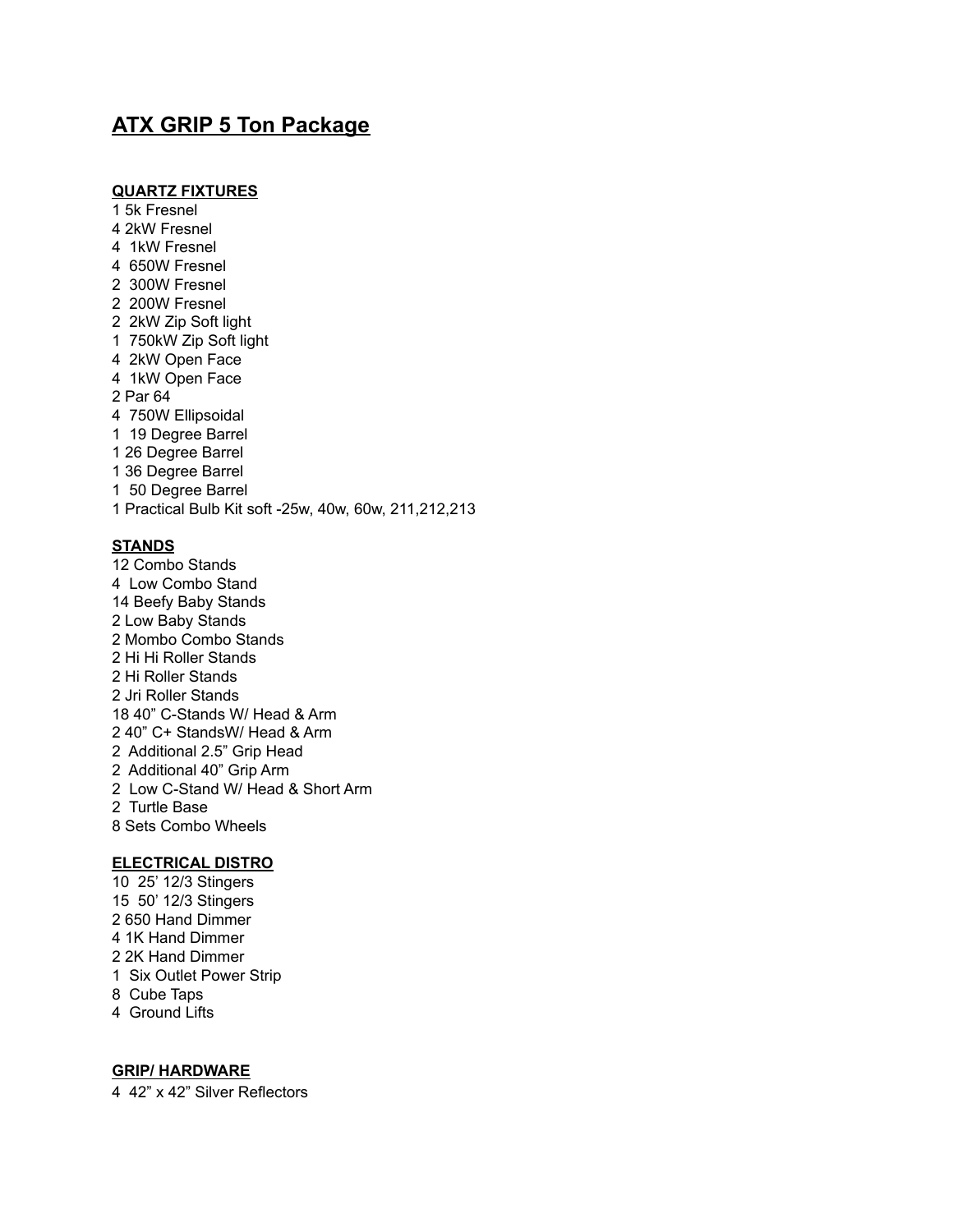12"x12" Mirrors 4.5" "Lolly Pop" Combo Heads 20# Shotbags 35# Shotbags Ford Axl Mafer Clamps Cardellini End Jaw Clamps Cardellini Center Jaw Clamps Baby Big Bite Clamps MP-9 Clamps Gator Grips Jr Riser Menace Arm Kit C Boom Raw C-Clamps Baby C-Clamps JR. C-Clamps Baby Nail-On Plates Jr Nail-On Plates Jr. Double Header Jr Offset Baby Triple Header Baby Offset Tree Branch Holder Baby Pipe Hangers Jr Pipe Hangers Grid Clamp To Baby Spud Jr Grid Clamp (Female) Grid Clamp To Jr Spud (Male) Safety Cables Chain Vise Grips Scissor Clips Socket To Baby Duckbill Furniture Clamp W/ Spud Baby To Jr Adapters Pipe Stretcher Kit (4 pc. Complete with 1" short pipe) Speedrail Coupler 4' Speedrail 6' Speedrail 8' Speedrail 10' Speedrail 12' Speedrail Sets Of Apple Boxes Cup Blocks Extension Ladder 12 Step 10 Step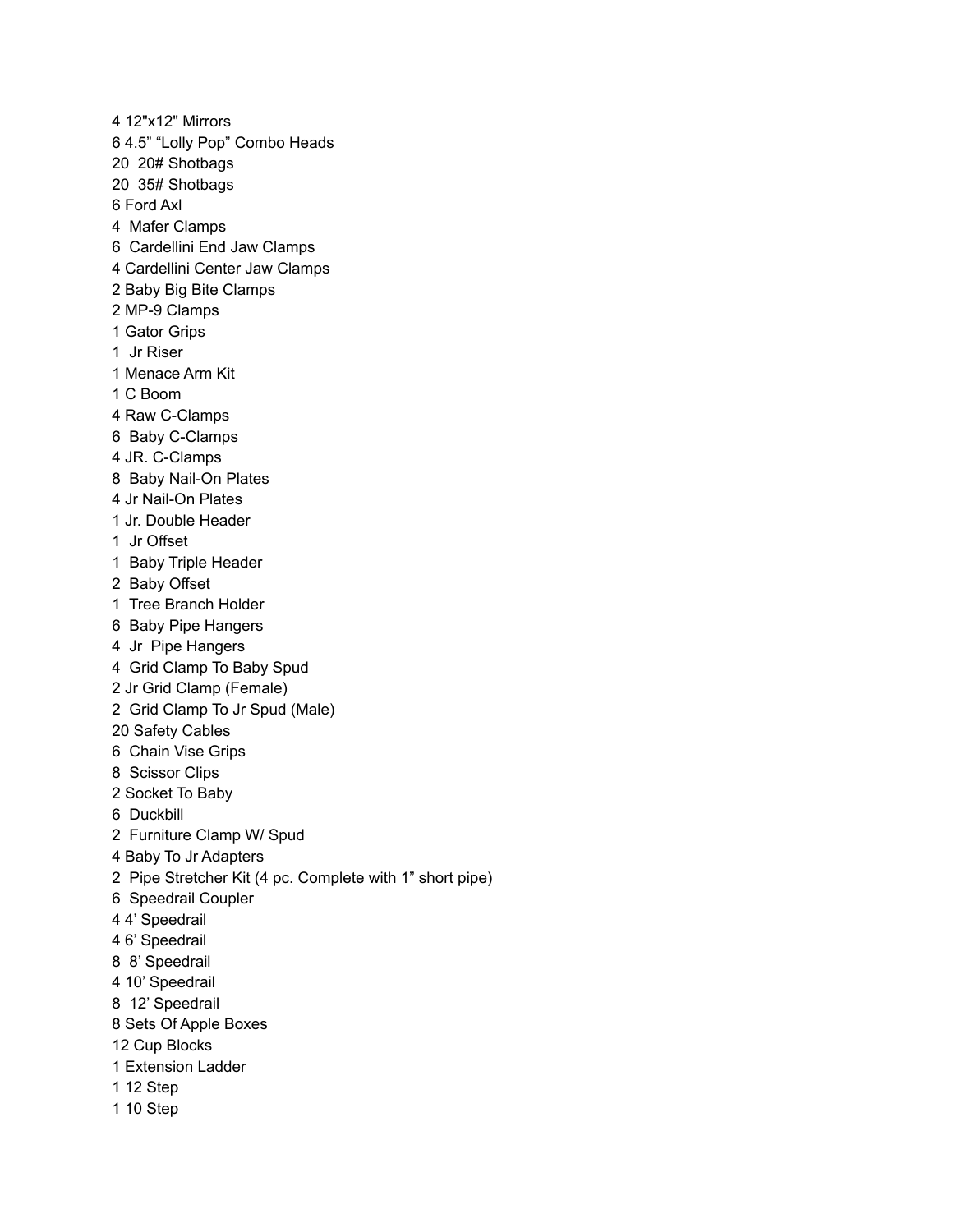8 Step 6 Step 4 Step Crate Wedges Crate Cribbing Furniture Pads Grip Clips (6 #3,12 #2, 6#1)

### **FLAGS, NETS & SILKS**

 Dot/ Finger Set 18" X 24" Single Nets 18" X 24" Double Nets 18" X 24" Silks 18" X 24" Solids 18" X 24" Empty Frames 24" X 36" Single Nets 24" X 36" Double Nets 24" X 36" Silks 24" X 36" Solids 24" X 36" Empty Frames 24" X 36" Celo Cuke 18" X 48" Cutter 24" x 48" Cutter 24" X 72" Cutter 4' X 4' Single Nets 4' X 4' Double Nets 4' X 4' Silks 4' X 4' Solid Floppy 4' X 4' Open Frames 4' X 4' Ultrabounce Floppy 4' x 8' Bounce (S/W) 4' x 4' Bounce (1 S/W) 2' x 4' Bounce (1 S/W) 2' x 2' Bounce (1 S/W) 8' Wag Flag 6' Wag Flag

# **BUTTERFLYS & OVERHEADS**

 6' X 6' Single Net 6' X 6' Double Nets 6' X 6' Silk 6' X 6' Solid 6' X 6' B/W Griffolyn 6' X 6' Frame 8' X 8' Single Net 8' X 8' Double Nets 8' X 8' Silk